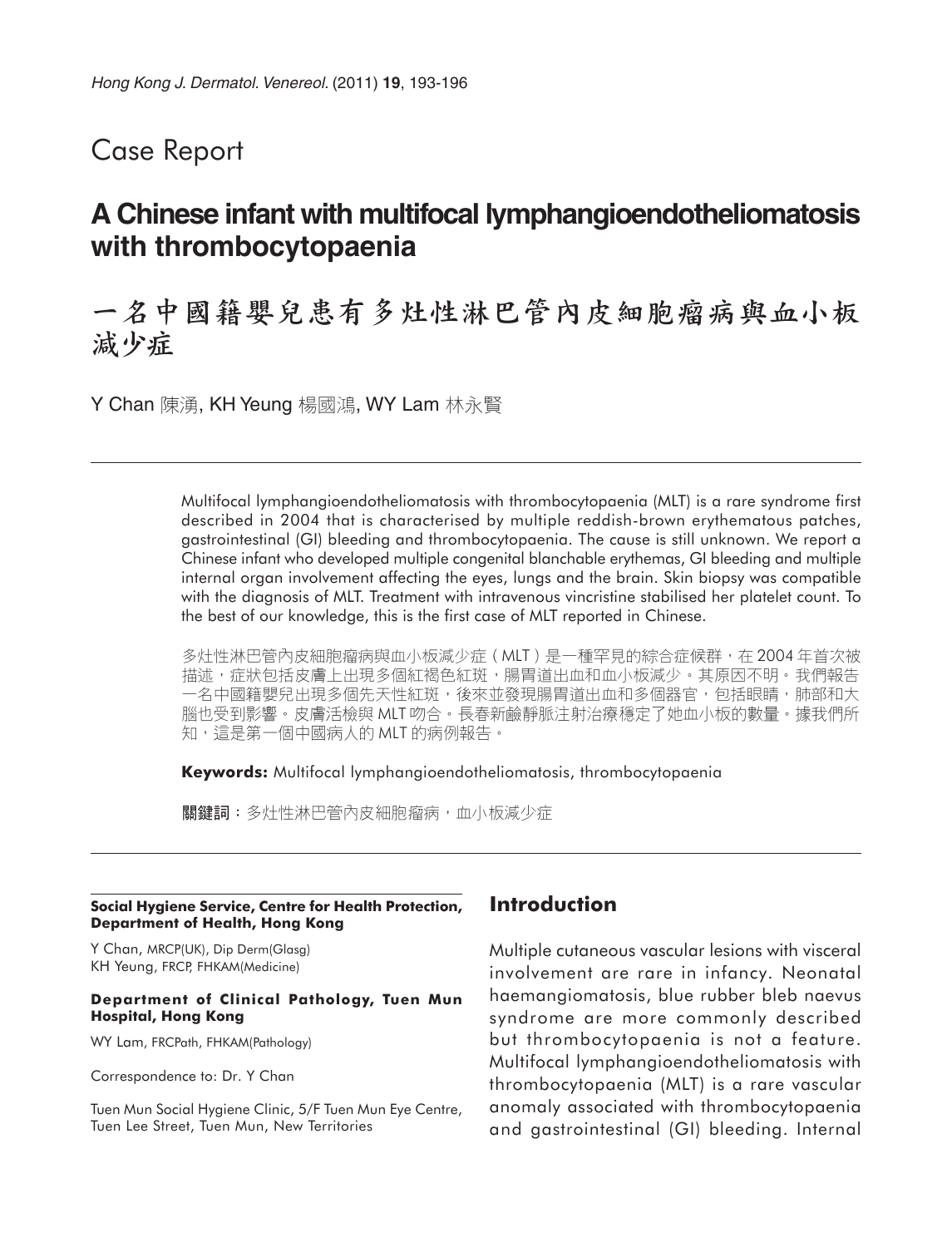visceral involvement affecting the brain and lung have been described. The aetiology is still unknown. In this report, we describe a Chinese infant with lesions compatible with MLT.

### **Case report**

Our patient was a Chinese new-born baby girl with uneventful antenatal history. Her mother was a 33-year-old Chinese lady with two previous pregnancies, with the first one terminated and the second one ending in a spontaneous miscarriage. Our patient was delivered at 39+6 weeks of gestation by lower segment Caesarean section for failed induction after prolonged leakage. Her birth weight was 2.84 kg. At birth, there were already multiple well-defined blanchable erythematous papules, a few millimetres in size, over her limbs and genitalia (Figures 1 & 2). She had no family history of skin disease. On the first day of life, the platelet count was  $80\times10^9$ /L, haemoglobin was 16 g/dL. Then her platelet count dropped to  $40\times10^{9}$ /L at one week of age. The clotting profile, including prothrombin time (PT)/international normalised ratio (INR)/activated partial thromboplastin time (APTT), was normal at birth. Fibrinogen level was normal which excluded the possibility of congenital fibrinogen deficiency. A grossly raised D-dimer to 1944 ng/ml (normal <500 ng/ml) suggested a thrombotic event. At one month of age, our patient was found to have a grossly deranged clotting profile (INR 1.3, PT 14.3s, APTT 44.5s) which was compatible with consumptive coagulopathy. Concurrently, the patient was noted to pass fresh melaena with a drop of haemoglobin to the level of 3.4 g/dL. Several platelet transfusions were needed for resuscitation purpose during active GI bleeding and a lowish platelet count. There was no fever all along. Workup was done to exclude possible infections like cytomegalovirus (CMV) and parvovirus. Large platelets were noted in the blood smear. Bone marrow aspiration showed megakaryocytic hyperplasia which was compatible with peripheral consumption of platelets. Bilirubin



**Figure 1.** Erythematous macules over left leg.



Figure 2. Erythematous macules over the genitalia.

was in the normal range which made haemolytic anaemia unlikely. Anti-platelet antibody and maternal autoimmune diseases screening were normal.

In order to look for any possible internal bleeding, various imaging studies were done. Ultrasonography of brain, abdomen and pelvis done at one month of age did not show any abnormality and the spleen was also found to be normal in size. However, on day 37, left hyphaema occurred and laser treatment was performed. A few days later, she was noted to have episodes of passing melaena; oesophagogastroduodenoscopy (OGD) revealed coffee ground material and multiple mucosal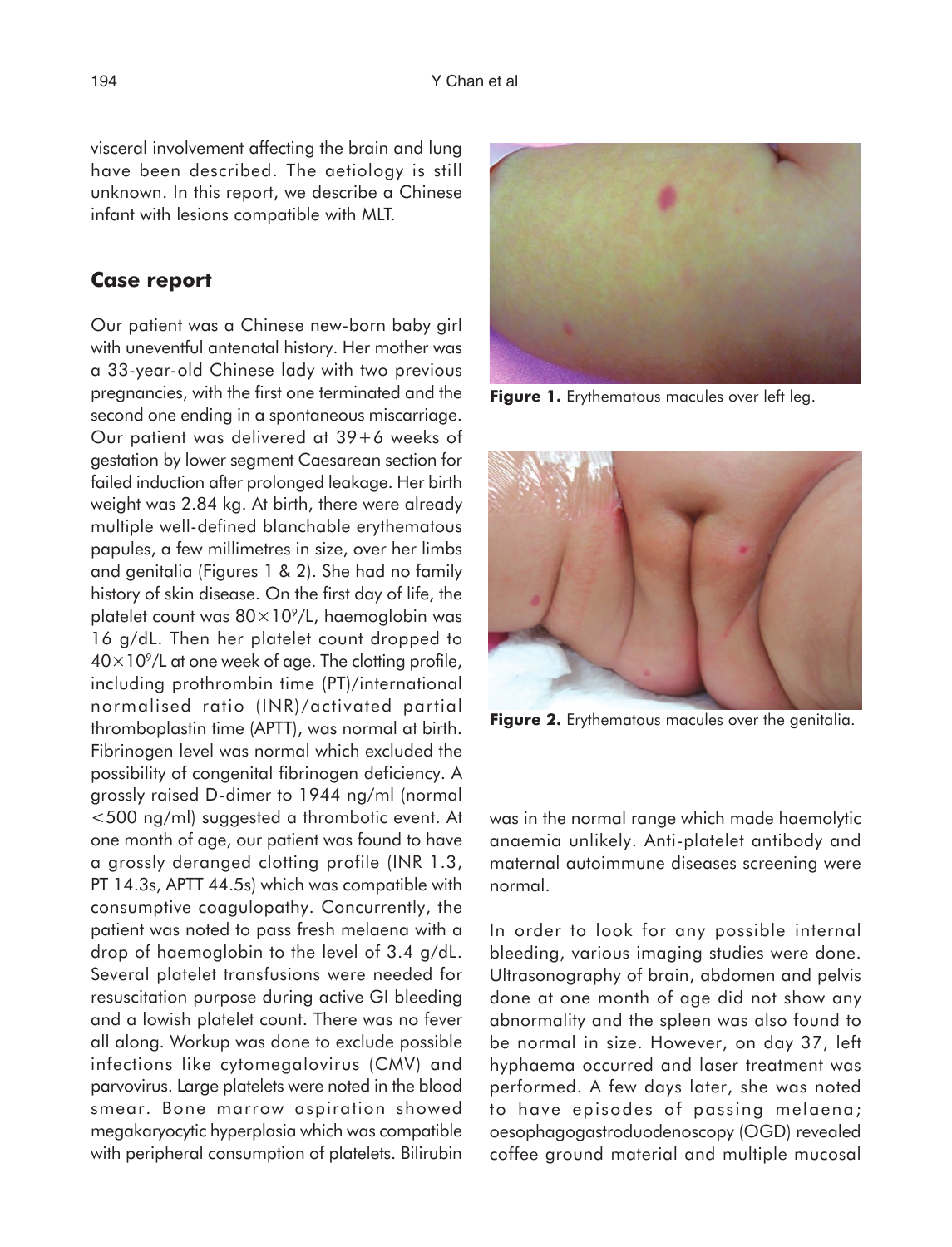telangiectatic lesions over the gastric body and antrum. At two months of age, computed tomography (CT) of the abdomen did not show any intra-abdominal lesion but there were multiple nodules over bilateral lung bases. Magnetic resonance imaging (MRI) of the brain showed intra-ventricular, subarachnoid and intra-ocular haemorrhage. CT thorax revealed multiple bilateral randomly distributed pulmonary nodules. The radiological differential diagnoses included metastasis and hemosiderin deposition.

An incisional skin biopsy was done on day 51 on her left leg lesion. Histologically, there was a circumscribed focus of ectatic irregular thin-walled vascular channels in the papillary dermis, superficial vascular plexus and reticular dermis lined with a single layer of endothelial cells (Figure 3). The endothelial cells reacted positively to immunohistochemical staining with anti-CD 31 (Figure 4) and factor 8. Specific lymphatic markers such as D2-40 or LYVE-1 were not available for study. There was no endothelial atypia. The histologic features were, however, compatible with an early lesion of microcystic lymphatic malformation and MLT though not pathognomonic.

Our patient had been treated with prednisolone and propranolol since day 43 with no clinical response. Therefore, weekly intravenous vincristine was added since day 50. Since then, the platelet count appeared to be stable at  $170\times10^9$ /L with haemoglobin level at around 11 g/dL. Platelet transfusion was not required after two months of age. When vincristine was tailed down to a biweekly dose, there was an increase in the severity of the haemangiomas on her skin and new vascular lesions in the left eye, so vincristine was continued weekly.

## **Discussion**

Multifocal lymphangioendotheliomatosis was first described by North et al in 2004.<sup>1</sup> The

**Figure 3.** Beneath the epidermis in the papillary and reticular dermis are ectatic irregular thin-walled vasculature with flat endothelium.



**Figure 4.** Immunostaining of the endothelial lining with anti-CD31 highlights the thin-walled vessels in this tiny malformation.

author had a collection of three cases. Each one had hundreds of burgundy-coloured erythemas associated with GI bleeding and thrombocytopaenia. They shared similar histopathological features of an abnormal complement of small thin-walled vessels scattered throughout the reticular dermis and subcutis, lined by slightly hobnailed endothelial cells that focally formed intraluminal papillary projections. Positive CD31/LYVE-1 stain